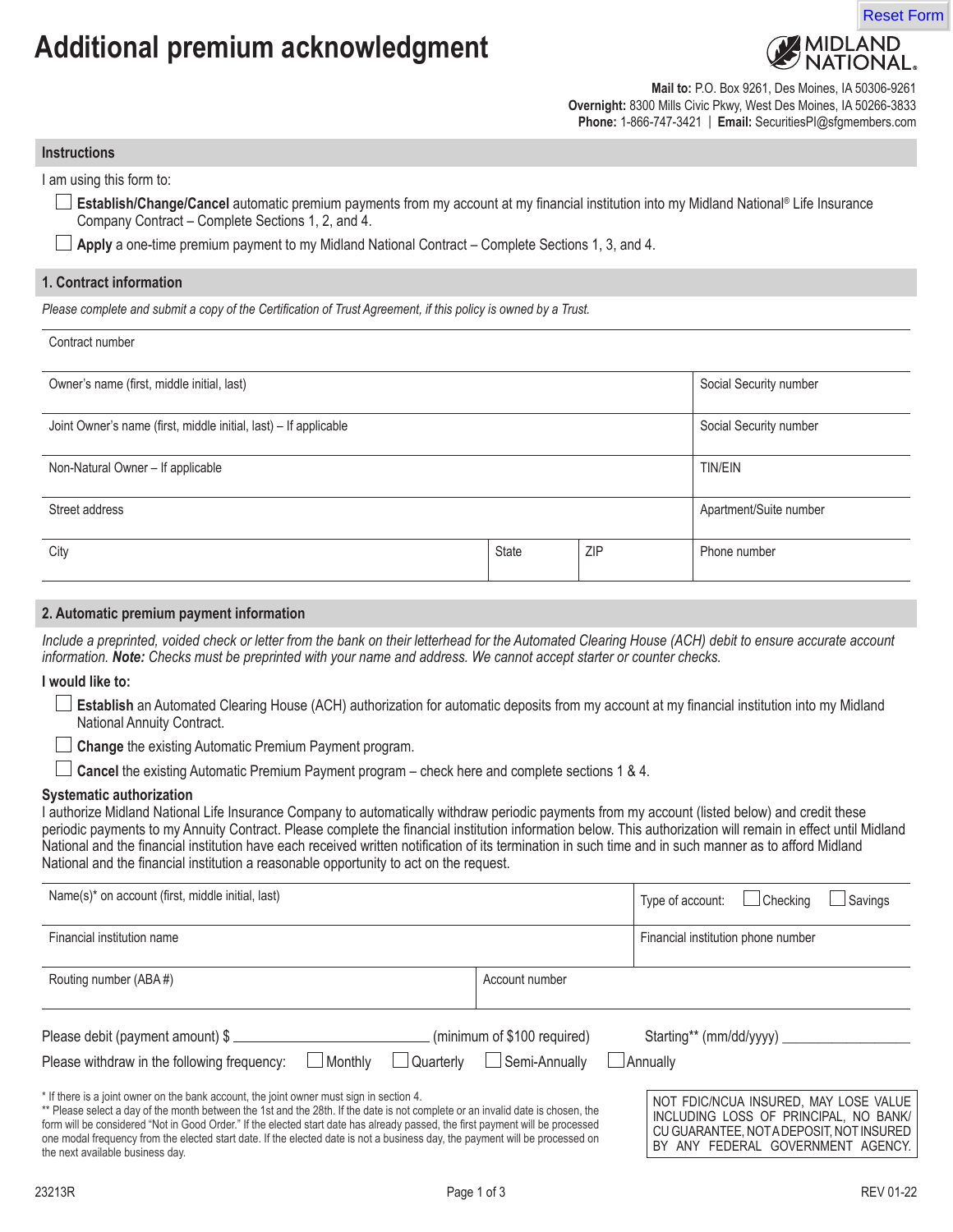## **3. One-time premium payment**

*All personal contributions for a previous tax year must be postmarked by April 15th. Please include the Midland National Contract number in the memo section of your check.*

#### **Send this completed form with check payable to:** Midland National FBO: (Owner's name)

| Regular/First class mail                | Overnight mail        |  |  |
|-----------------------------------------|-----------------------|--|--|
| Midland National Life Insurance Company | Midland Nationa       |  |  |
| P.O. Box 9261                           | 8300 Mills Civic      |  |  |
| Des Moines, IA 50306-9261               | <b>West Des Moine</b> |  |  |

Midland National Life Insurance Company 8300 Mills Civic Pkwy West Des Moines, IA 50266-3833

#### **Contribution type (please select one):**

#### **Personal IRA contribution**

- **• If you are under 50 years of age at the end of the 2021/2022 tax year:** The maximum contribution you can make to a Traditional or Roth IRA is the lesser of \$6,000 or the amount of your taxable compensation for 2021/2022. This limit can be split between a Traditional and a Roth IRA, but the combined limit is \$6,000. The maximum contribution to a Roth IRA and the maximum deductible contribution to a Traditional IRA may be reduced depending upon your Modified Adjusted Gross Income (Modified AGI).
- **• If you are 50 years of age or older before the end of the 2021/2022 tax year:** The maximum contribution that can be made to a Traditional or Roth IRA is the lesser of \$7,000 or the amount of your taxable compensation for 2021/2022. This limit can be split between a Traditional and a Roth IRA, but the combined limit is \$7,000. The maximum contribution to a Roth IRA and the maximum deductible contribution to a Traditional IRA may be reduced depending upon your Modified Adjusted Gross Income (Modified AGI).
- **• SEP IRA contributions:** The maximum contribution you can make is the lesser of: 1) 25% of compensation, or 2) \$61,000 for 2022 and \$58,000 for 2021.
- Midland National does not give tax, investment, or legal advice. Please consult with and rely upon your own tax, investment, and legal professional(s).  $\text{Continuation year and amount:} \quad \text{Year*} \quad \text{Amount $ } \text{3} \quad \text{Amount $ } \text{4} \quad \text{7} \quad \text{7} \quad \text{8} \quad \text{8} \quad \text{8} \quad \text{9} \quad \text{1} \quad \text{1} \quad \text{1} \quad \text{1} \quad \text{1} \quad \text{1} \quad \text{1} \quad \text{1} \quad \text{1} \quad \text{1} \quad \text{1} \quad \text{1} \quad \text{1} \quad \text{1} \quad \text{1} \quad \text{1} \quad \text{1} \quad \text{1} \quad \text{1} \$

\* If no tax year is indicated on your check or this form, it will be reported as a current tax year contribution.

| Rollover contribution |  |  |
|-----------------------|--|--|
|-----------------------|--|--|

**• Rollover contributions:** 60-Day Rollover – Qualifying Rollover processed less than sixty (60) days ago. These funds are being deposited within the allowable 1 rollover per 12-month period.

| Contribution amount (minimum of \$1,000 required): \$ | $\Box$ Account type: $\Box$ IRA $\Box$ Roth IRA* |  |  | $\Box$ SEP-IRA** |
|-------------------------------------------------------|--------------------------------------------------|--|--|------------------|
|-------------------------------------------------------|--------------------------------------------------|--|--|------------------|

\*Roth IRA: If transfer, provide original conversion/establishment date and amount: \_\_\_\_\_\_\_\_\_\_\_\_\_\_\_\_\_\_\_\_\_\_\_\_\_\_\_\_\_\_\_\_\_\_\_\_\_\_\_\_\_\_\_\_\_\_\_\_\_

\*\* SEP-IRA: Employer name: \_\_

## **Unplanned premium**

• **Unplanned premium:** Payments received after the issue date of the Contract. Premium amount (minimum of \$1,000 required): \$